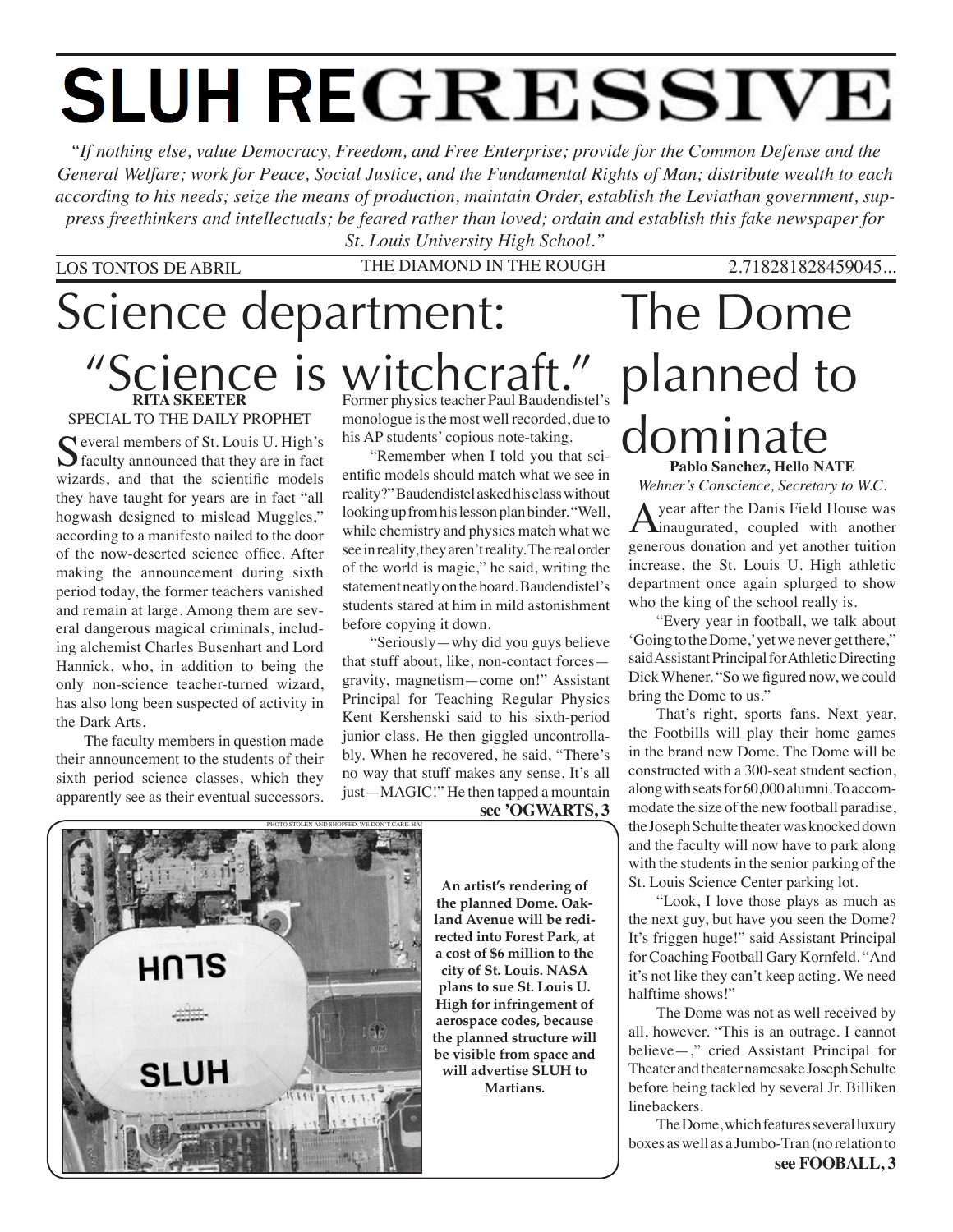# $2-\frac{\text{#rep News}}{\text{Volume vs Area}}$   $MISSEYFIT^{\text{asdf(space)}\text{jklsemi(space)}}$ "iCame, iSaw, iAte, iSlept, iPad-ed."

### **Julius Caesar**

*Enthusiastic Apple Stockholder*

Students and teachers at St. Louis U.  $\bigcup$  High had quite a surprise yesterday when the fabled "third-floor" announced that the school would be adopting the iPad in the upcoming school year.

 According to Assistant Principal and President David Laughlin, students will be required to buy the iPad and digital versions of all of their books. He said that it would be great because it is relatively cheap and many book publishers have eBooks for the device.

 He said, "It will cut down on all of the bulk that students have to carry around. The freshmen, of course, will be totally dumbfounded because they will not be able to carry their normal mountain of books, but I think that is just a price we will have to pay."

 Laughlin also pointed to the potential problem of not causing nearly enough herniated disks from students carrying hiking backpacks just to hold the books for the night's homework.

 Students' families will have the option to either roll the cost of the iPad in with tuition or to pay monthly fees for the device. Students will also have the option to choose which version they want. For the base model, which costs \$499 (retail), the monthly plans will cost \$80.

Technology mogul John Haefele said, "Oh, did I mention that we are making a profit on this?" and subsequently disappeared.

"I am so exited about this new technology. I think it will bring the school out of the Stone Age of notebooks and pens and into the twenty-first century. I'm sure others will disagree but Mr. Mueller and I are ready to defend Apple and its ingenious device," said junior Patrick O'Leary.

 Mueller said that the iPad really is perfect for the schools purposes.

"I don't think you could get more perfect than the iPad. It's beautiful," said Mueller. "It's perfect, and I look forward to taking attendance on it. There, I said it."

 Assistant Principal for Principaling John Moran, who also happens to be an Apple maniac, said that he loves the iPad. He camped outside of the Apple store in a Red Sox hat for two days before he remembered that he did

not have money to purchase the iPad. He then went to a TD bank and came back to camp out for another two days so he could buy the device.

 He said, "It's another toy I get to add to my "i" collection. Now I've got an iPhone, an iMac, an iPad, iTunes, iPhoto, iCal, and an iPod. I think I'll have to get an IHOP next."



**English teacher Steve Missey celebrated on April 3 when the fabled iPad was released. As a technology apologist, Steve Missey embraces the pedagogical value in the new devices and will be using his personal iPad in class today, checking his email instantly.**

El Señor Más

was quick to denounce the iPad as "silly." He created a nickname for it but would not disclose it because it just happens to be the same as his spy alias for the French government.

 Más said, "I really don't understand why so many people like this new glow-box. I'll have to talk to my friend Mr. See to see what he thinks."

 Although he does not have many friends in the English department because he thinks that verbs can have indirect objects without a direct object, Más was able to get along with technology-hater (except for e-mail) Steve Missey. Steve Missey—He specifically asked to be referred to by his full name because he cannot stand to be called "Missey"—said that he too does not like this new glowing thing.

Related to the introduction of the iPad, the hermits in the basement will be investing in a new 100 inch touch screen similar to the ones used on news programs so they can play jokes on the students iPad's by randomly turning them off and on while they are trying to type a paper or read their textbooks. They will be able to see 47 students' devices at one time and control each and every one of them. Physics teacher Paul Baudendistel was elated that the screen was not showing a number of iPads that was a multiple of five, such as 45 or 50.

Rebel Forces Red Leader Jon Dickman said, "I am so excited to cause havoc on these students' little devices. It will be so fun. That's actually half the reason we are getting the devices, for our own personal pleasure. On a more legitimate note, I am also very excited for the possibility to exit their browsers if they are on Facebook or another similar site during class."

 Assistant Principal for Junior Max Margherio was especially happy that the iPad was so environmentally friendly. Margherio said, "It's so awesome! It has arsenic-free glass; it's BFR-free; it has a Mercury-free display; it's PVC-free; and it has a recyclable aluminum and glass enclosure. I don't even know if I like Apple, but this product is amazing!"

 In general, students were happy that the school was keeping up to date with technology and was staying competitive with other schools in the area.



-Assistant Principal for Teaching Junior English Steve Missey during a Misseyfit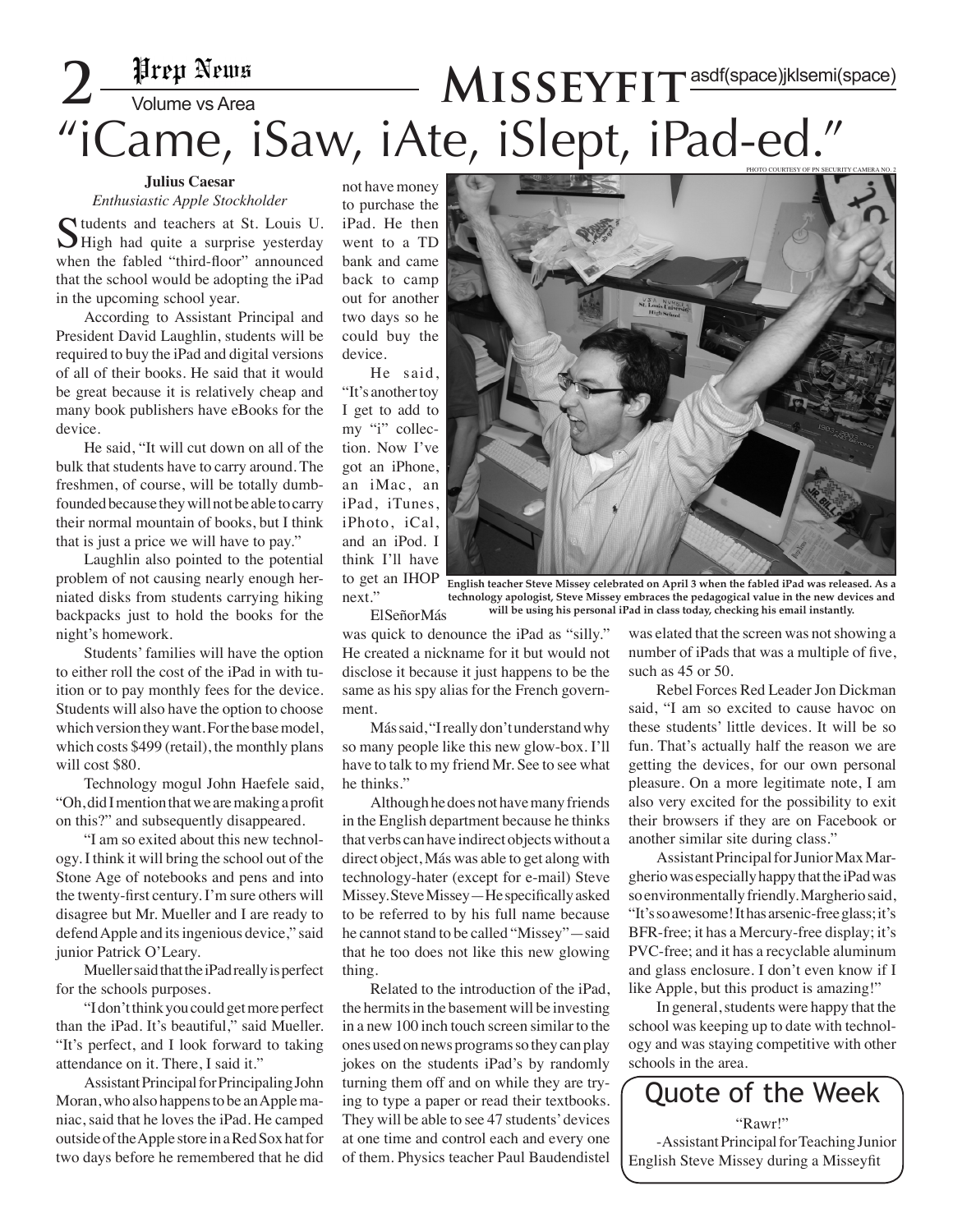# *'Ogwarts*

### (from 1)

and casted a Lightning Bolt, dealing three damage to his students.

Chemistry students reportedly received similar lectures, though their notes of the event were fractured and illegible.

"Gentlemen, I'm rather surprised you bought into that stuff we told you about the atomic model," Busenhart told his AP Chemistry class. "Plum pudding structure, electron clouds? Really. It's all garbage, so you won't have to worry about it for the AP test. Tests don't really matter anyway. What really matters is alchemy. Have I ever told you I'm only the second alchemist in history to produce the Elixir of Life? That's why I'm not so worried about the economy. Have I ever told you about my investments? Gentlemen, I—Mr. Bertucci, put that cell phone away."

"It's pretty sweet," Baudendistel said of being able to use magic. "Of course, only the best scientists are magicians. You can pretty much divide the scientists we've studied into two categories—the ones that knew about magic and were consciously confusing Muggles with what they published, and the ones that believed that science was real. Einstein, Kepler, Maxwell, Millikan wizards. Pascal, Oersted, Newton—they had no idea. While Newton is thought by Muggles to have made more discoveries in physics than any other scientist, he really had no clue. 'If I had seen farther than others, it is because I was standing on the shoulders of giants.' Ha. What he should have said was, 'If I have seemed particularly stupid, it's because I was taught by monkeys.'"

When asked by junior Kevin Flaker as to which sciences are cover-ups for magic and which are not, Baudendistel merely said, "Biology is definitely not magic."

Following this, Baudendistel wrote something in his binder and said, "That will be all for today." What happened next is a point of contention. Most sources agree that

junior Hans Brende stood and shouted, "You fool! You blew our cover!" He then drew from his pocket what some claim was a wand and pointed it at Baudendistel. However, witnesses say that junior Kevin Buettner drew a similar instrument, and, pointing it at Brende, shouted, "Expelliarmus!" This apparently had the effect of disarming Brende and also knocking him off his feet.

 Suddenly there was a crack at the front of the room, and Baudendistel vanished. Similar incedents of vanishing occurred in the classes of the other vanished teachers. Witnesses have compared the phenomenon to the Disapparating spell, previously thought impossible within the grounds of SLUH.

 Besides the science department, one other member of the SLUH faculty disappeared at the same time—Director of Admissions, ACT prep class teacher, PSAT prep class teacher, AP calculus teacher, et cetera, et cetera—Hannick.

"There was something right strange about that bloke," an anonymous former student said of Hannick. "He had to be using a Time-Turner to do all those jobs—there's no way a Muggle could do all that in one day!" The former student also alleged that Hannick had taught his students illegal spells for use during standardized testing.

The magical community has been greatly troubled by the events at SLUH. Minister of Magic James Raterman has released a statement saying that he opposes the actions of SLUH's faculty, which "have betrayed thousands of years of secrecy. This constitutes a grave act of rebellion against the Ministry of Magic. I fully intend to bring the full weight of wizarding law down on these miscreants, and have already dispatched Aurors for that purpose." Raterman also confirmed Hannick's status as a dark wizard. "Lord Hannick's whereabouts are currently unknown, thought we have reason to believe he has hidden himself in Albania," the statement reported.

# Distraction ! Stadium."<br>Big Brother is

### noodles **PIKACHU** Crank up the Volume! *FOOBALL*

### (from 1)

Fr. Tran), cost a hefty sum to build. But the construction did not come without sacrifice, as several other classrooms had to be torn down to make room for a new parking lot and state-of-the-art lockers.

There have been numerous complaints from faculty members about their new, longer morning trek. But, as one English teacher alleges, it is not that big a deal.

"I haven't really noticed a difference," said English teacher Rich Moran. "I don't see what those wimps are complaining about." Others, however, were not as easy-going as Moran.

"Do you know how long of a walk that is? I never had to do that in Belize!" said Father Carl Heumann, S.J. After being informed he has never made the walk, seeing as he lives in the Jesuit quarters, Heumann declined to comment. In addition to complaints about the length of the walk, Tom Zinselmeyer and Kent Kershenski noted getting jumped by seniors was a low point.

 Some grumbles could also be heard from the football staff, who in addition to their normal coaching and teaching jobs have to help in the construction. Offensive line coach Mark Tychonevich, who declined comment, could be seen screaming at himself on the fifty yard line as he helped hammer in the new benches.

"Everybody has got to do their part. We're all about brotherhood here!" said Kornfeld as he continued to press buttons on his laptop.

 Students have also been asked to pitch in on the effort, but some teachers are not happy with the outcome.

"I used to have a work grant student. But now he works on that kickball stadium or whatever it is," said Assistant Principal for Cheesy Pancakes John Mueller. "He (referring to himself) isn't very happy with it."

 At the groundbreaking of the arena, Wehner released a new slogan for the football program. The slogan reads: "We may not beat you on the field, but we have a nicer stadium."

watching you.